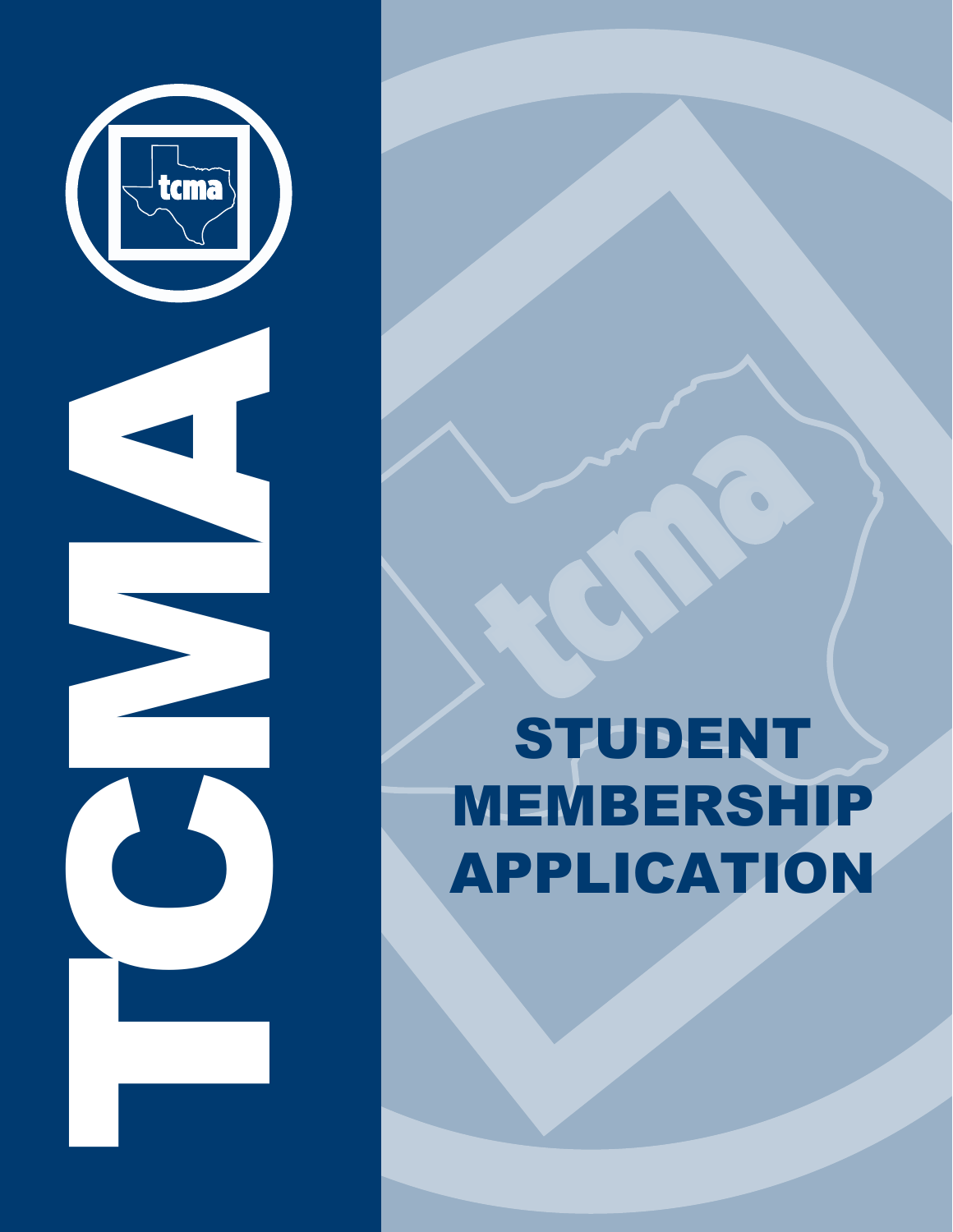# ABOUT TCMA

The Texas City Management Association (TCMA) is an organization of local government professionals dedicated to promoting the highest standards of governance, service, leadership, ethics, and education while embracing individual and regional diversity for the benefit of our membership and the cities of Texas.

TCMA is member driven, ethical, and inclusive; committed to the council-manager form of government; dedicated to effective partnerships with elected officials; devoted to the professionalism of our organization and members; determined to provide quality service to our membership and the cities we serve.

## TCMA COMMITTEES

TCMA has eight committees. Each committee is dedicated to promoting professional standards, exchange of information, integrity, and efficiency in city government. The Committees include Budget and Planning, Advocacy, City Managers of Tomorrow, Ethics, Membership, Nominating, Professional Development, and TCMA Allies. For more information about each committee, please visit the TCMA website at www.tcma.org.

# MEMBERSHIP BENEFITS AND SERVICES

## 1. Annual Conference

TCMA meets regularly each year at its annual conference in early summer. The conference provides educational and networking opportunities. Members discuss current trends in city management and related fields.

#### 2. Specialized Training

Management-related training programs are offered throughout the year. The City Management Clinic is designed to educate and support individuals in city management positions on current and relevant issues. Two William "King" Cole workshops provide an opportunity for training in the fundamentals of city management.

#### 3. Regional Meetings

Regional meetings provide opportunities for continued professional growth and networking. They are usually held at least quarterly (though activity varies among the ten TCMA regions).

## 4. Publications

Members receive the *Management Messenger* monthly. This online newsletter features articles about developments in Texas cities and pertinent happenings within TCMA. The TCMA Membership Directory is available online and contains biographical information Other publications available to members are listed in the Publications section of the TCMA website at www.tcma.org.

#### 5. Senior Advisor Program

This program provides a confidential source of outside counsel to TCMA members who request assistance with personal and professional issues. Discussion topics include working with mayors and councils, overall management questions, and career development counseling. They provide a unique source of outside counsel to TCMA members. Senior advisors are friends, colleagues, and counselors to the profession-not consultants.

#### 6. Salary Survey

A salary survey is conducted annually for members with full membership status. The survey provides valuable salary and benefit information.

## 7. Coaching Program

This program is designed to assist senior managers grow talent and initiate staff development throughout their organization. A Coaches Gallery assists emerging leaders foster relationships with seasoned managers and develop knowledge and skills in local government management. Free webinars are also available for members and their staff.

#### 8. Career Assistance

The TCMA website provides access to the Career Center hosted by the Texas Municipal League. TCMA In-Transition Services include a list of members who are currently in-transition and contact information for the support team. A list of search firms and online job search information is also available.

#### 9. Scholarship Programs

TCMA annually awards the Clarence E. Ridley Scholarship to graduate students enrolled in a Texas public administration program or closely related field.

TCMA, in conjunction with the William P. Hobby Center For Public Service at Texas State University-San Marcos, offers an annual fellowship to a TCMA member to attend the entire Barney L. Knight Certified Public Manager (CPM) Program.

Leadership Development Scholarships are awarded and can be applied to a variety of eligible programs.

Scholarships are awarded annually to assist local government management professionals attend the TCMA Annual Conference.

The Tom Muehlenbeck Scholarship is available to a TCMA members' dependent child who is a high school graduating senior and has been accepted to a Texas college or university.

#### 10. Managers in Residence Program

This program connects institutions of higher education and students with city management practitioners. The program provides knowledge and skills for a successful career in local government management and leadership.

## 11. Financial Planning and Employment Agreement Services .

TCMA partners with a third party to provide personalized financial planning and employment agreement services.

#### 12. Behavioral Health Services

The challenges of the city management profession can be draining, weigh heavy, and take a toll on mental health including added stress on families. TCMA partners with a third party to provide support during difficult and stressful times.

## STUDENT MEMBER

An individual who is registered as a Texas student in a college or university public administration program with an emphasis in urban management.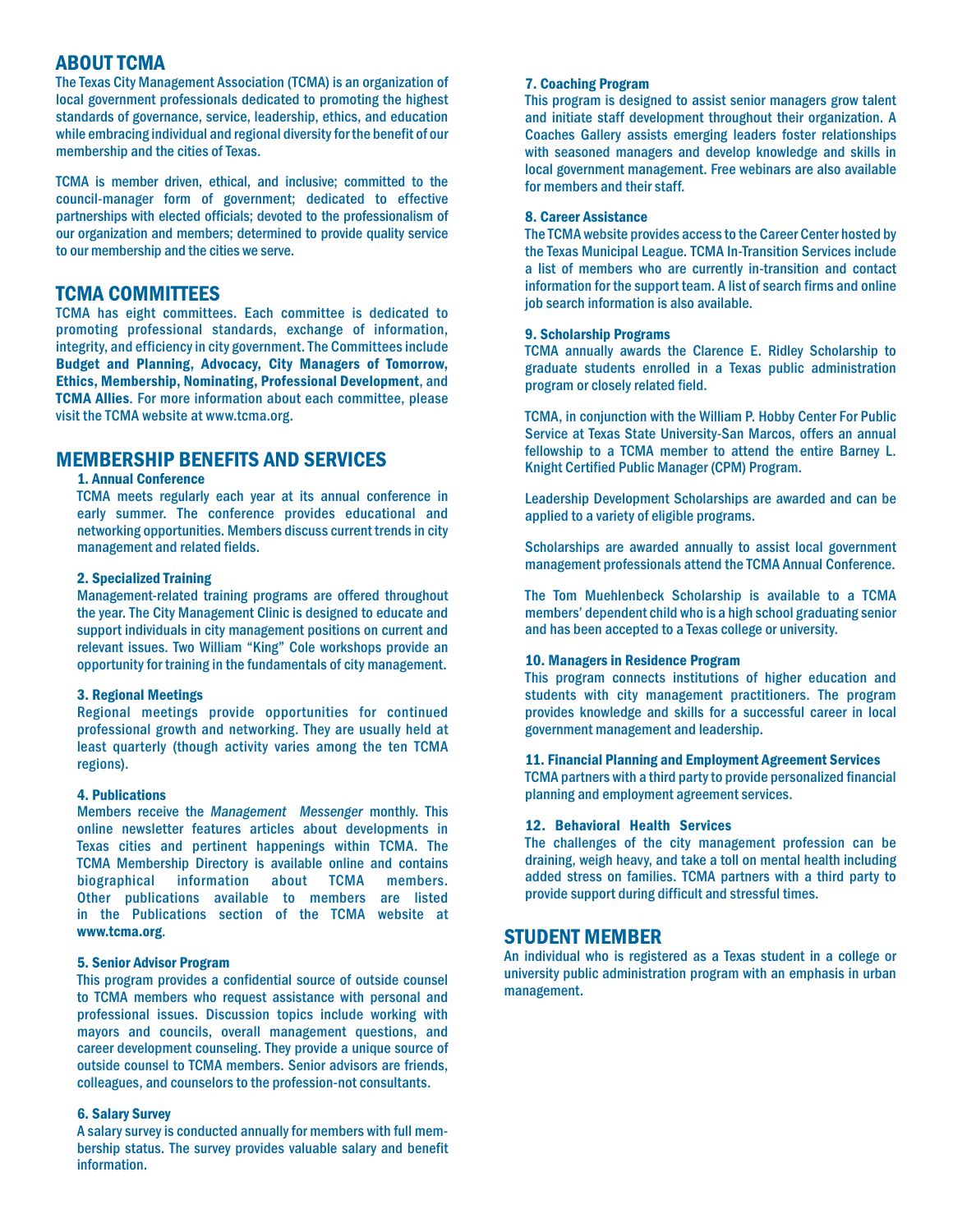# TCMA CODE OF ETHICS

Guidelines to these ethical tenets, as well as applicable rules of procedure for enforcement, are available on the TCMA website (www.tcma.org) in the About Us section.

1. We believe professional management is essential to efficient and democratic local government by elected officials.

2. Affirm the dignity and worth of local government services and maintain a deep sense of social responsibility as a trusted public servant.

3. Demonstrate by word and action the highest standards of ethical conduct and integrity in all public, professional, and personal relationships in order that the member may merit the trust and respect of the elected and appointed officials, employees and the public.

4. Serve the best interests of the people.

5. Submit policy proposals to elected officials; provide them with facts, and technical and professional advice about policy options; and collaborate with them in setting goals for the community and organization.

6. Recognize that elected representatives are accountable to their community for the decisions they make; members are responsible for implementing those decisions.

7. Refrain from all political activities which undermine public confidence in professional administrators. Refrain from participation in the election of the members of the employing legislative body.

8. Make it a duty continually to improve the member's professional ability and to develop the competence of associates in the use of management techniques.

9. Keep the community informed on local government affairs; encourage communication between the citizens and all local government officers; emphasize friendly and courteous service to the public; and seek to improve the quality and image of public service.

10. Resist any encroachment on professional responsibilities, believing the member should be free to carry out official policies without interference and handle each problem without discrimination on the basis of principle and justice.

11. Handle all matters of personnel on the basis of merit, so that fairness and impartiality govern a member's decisions pertaining to appointments, pay adjustments, promotions, and discipline.

12. Public office is a public trust. A member shall not leverage his or her position for personal gain or benefit.



Texas City Management Association An affiliate of the Texas Municipal League 1821 Rutherford Lane, Suite 400 Austin, Texas 78754-5128 Phone: 512-231-7400 www.tcma.org